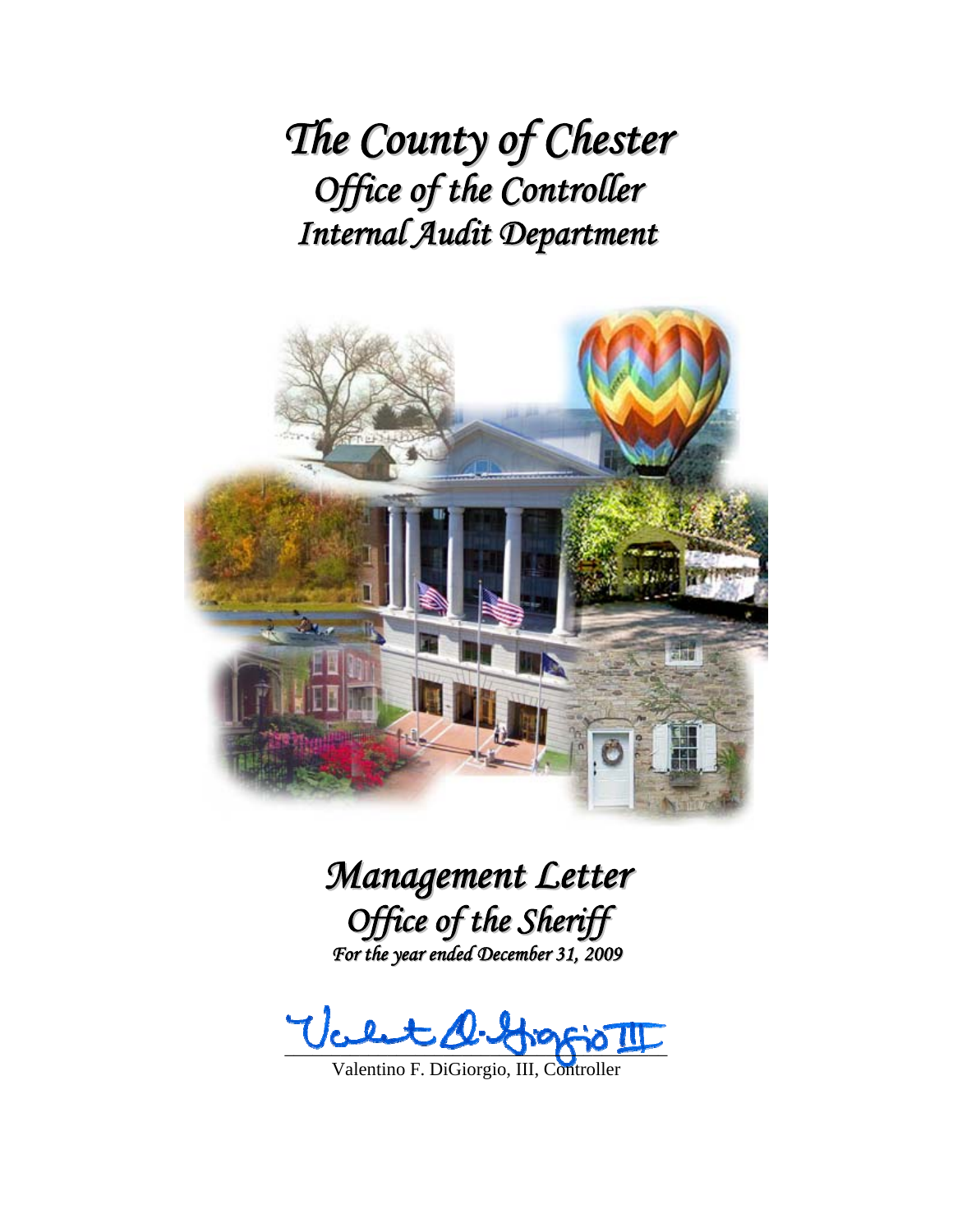# **To: Carolyn B. Welsh, Sheriff**

## *Introduction*

On April 30, 2010, Internal Audit completed an audit of the *Office of the Sheriff (Sheriff*). Sharon Kaye Jones, CIA, was the auditor-in-charge and was assisted by two additional auditors. Internal Audit is required by Pennsylvania County Code to review county offices annually to ensure compliance with policies and procedures and to assess their overall internal control structure. The scope of our audit included a review of the following:

- Cash, Petty Cash, and Imprest Fund
- Accounts Receivable
- Weapons Inventory
- Liabilities
- Cash Receipts
- Cash Disbursements
- Voided Transactions
- Credit Cards
- Escheats (Unclaimed Property Report)

We conducted our audit in accordance with generally accepted auditing standards and standards applicable to financial audits contained in *Government Auditing Standards* published by the Comptroller of the United States. We have also issued our Independent Auditor's Report on Compliance and Internal Control over Financial Reporting concurrent with this management letter. Disclosures and other information in this report (also dated April 30, 2010) should be considered in conjunction with this management letter.

## *Executive Summary*

The management and staff of the *Sheriff* are, in all material respects, in compliance with policies and procedures imposed by the County of Chester and by the *Sheriff*. Minor findings involving internal controls and compliance are included within this Management Letter. Based on Internal Audit's testing and observations, it is our opinion that these deficiencies are not the result of negligence or deliberate misconduct, but are instead the consequence of one or more of the following:

- Oversights
- Human error

We would like to thank the management and staff of the *Sheriff* for their cooperation and assistance during the course of this audit. We have provided herein a copy of our "Audit Findings" and "Recommendations" for your review and comment.

Please feel free to contact our office at (610) 344-5913 should you have any questions or concerns.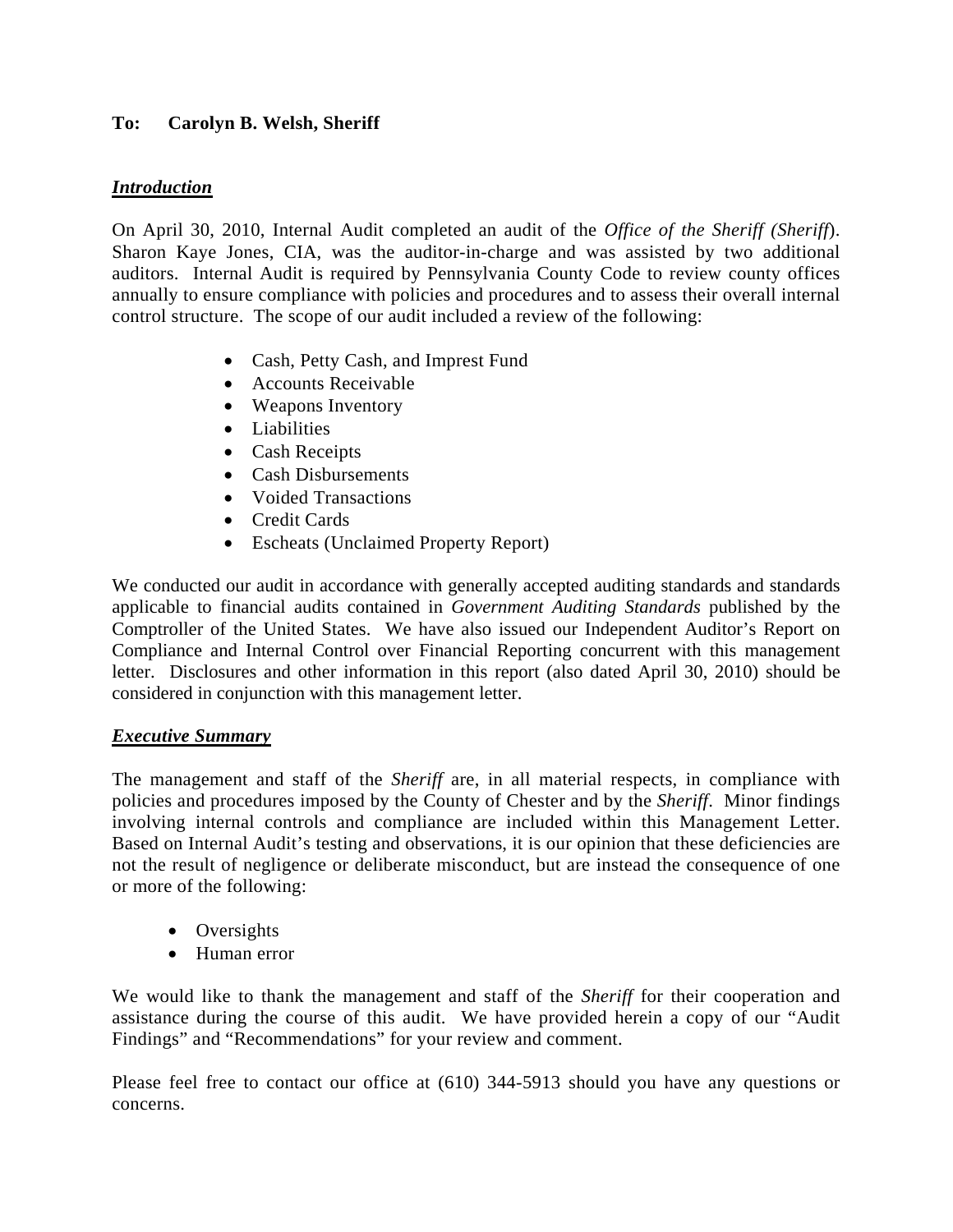# **OFFICE OF THE SHERIFF**

## **FINDINGS AND RECOMMENDATIONS**

## **FOR THE YEAR ENDED DECEMBER 31, 2009**

## **I. INTERNAL CONTROL FINDINGS AND RECOMMENDATIONS**

## RECONCILIATION

## Finding 1: Accounts Receivable

A review of accounts receivable records as of 12/31/09 disclosed some inaccuracies. Upon confirming open balances with the Office of Tax Claim, Internal Audit found that 2 of the 24 outstanding Tax Claim accounts had been satisfied by delinquent taxpayers during 2009 and monies had not been paid over to the Office of the Sheriff to relieve its receivable balance. In addition, there was one other account that had been closed by resolution and all related fines and costs had been forgiven. The Office of the Sheriff had not been informed of this decision and, as a result, the account balance had not been written off.

#### Recommendation

Internal Audit recommends that a reconciliation between the Offices of Tax Claim and the Sheriff be performed monthly (or at the very least, annually) to compare "due to" and "due from" information between the two offices. The amount of the overstatement equaled \$598 (15% of the total accounts receivable balance related to Tax Claim bills) and represents an error rate of 12%.

Due to the fact that a reconciliation process has never existed between the two offices, Internal Audit suggested that open receivable balances from 2007 and 2008 also be examined and reconciled. The results of this expanded testing have not been received as of the date of this report, but findings will be reviewed with both offices once the process has been completed.

#### Auditee Response

 *Will be more conscience to dun Tax Claim for fees due for services rendered.*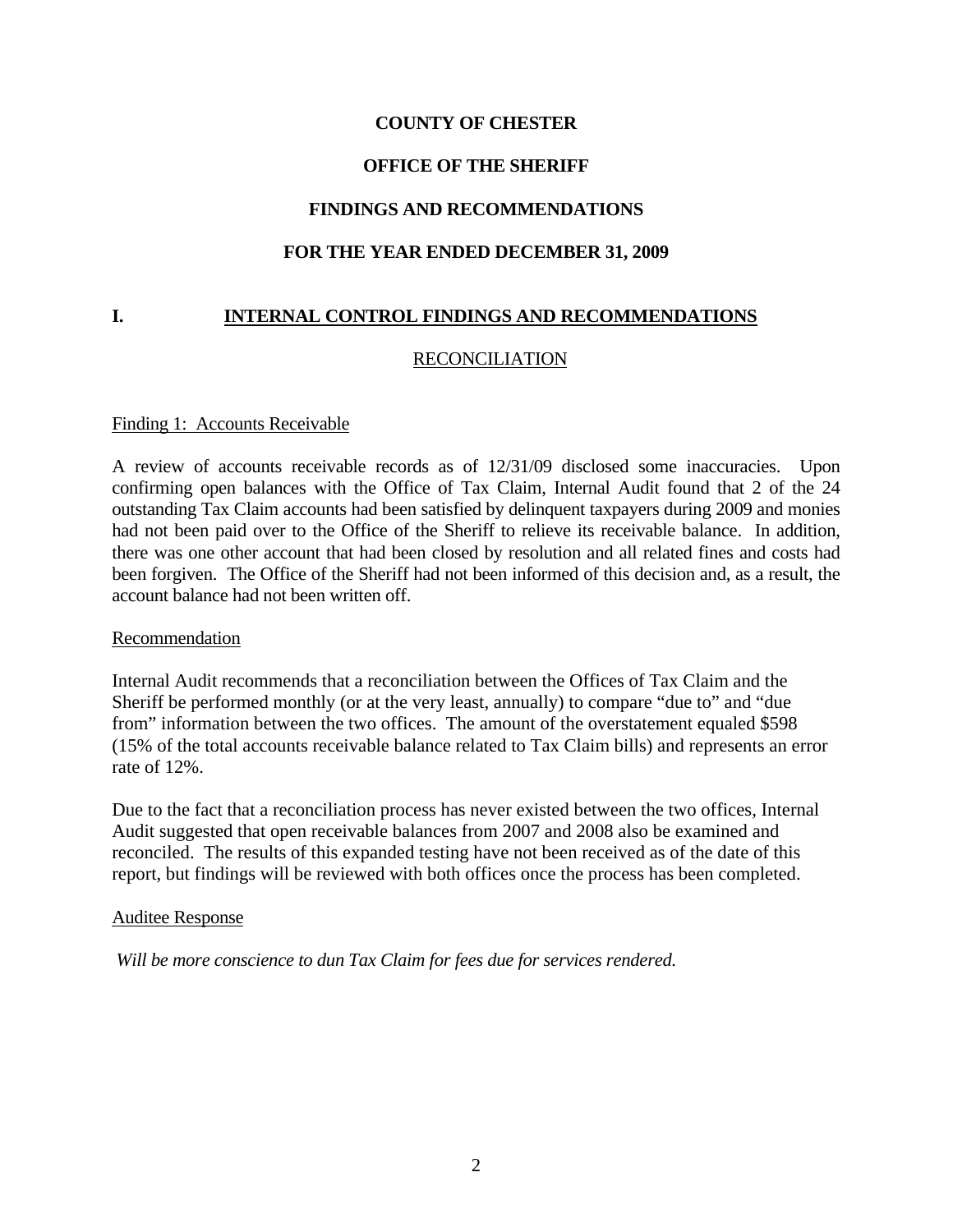# **OFFICE OF THE SHERIFF**

## **FINDINGS AND RECOMMENDATIONS**

## **FOR THE YEAR ENDED DECEMBER 31, 2009**

## **I. INTERNAL CONTROL FINDINGS AND RECOMMENDATIONS**

## RECONCILIATION

## Finding 2: Imprest Fund

Upon review of the Imprest Fund manual ledger (a checking account used primarily for out-ofstate transports which is replenished by the County General Fund), Internal Audit determined that in one instance, change received from an advance payment was incorrect by \$.01. Although the amount is immaterial, the error was not identified by the account custodian in a timely manner, and as a result the fund was overstated at 12/31/09.

#### Recommendation

Internal Audit recommends that in addition to keeping a ledger for the Imprest fund (which details payments made, change submitted from the deputy after the transport, reimbursement from the General fund to replenish funds used, and a running balance), the Office of the Sheriff should prepare a reconciliation for each advance payment whereby disbursements will be directly compared to the amount of change received (from the deputies) and amount reimbursed (from the County General Fund). In this manner, the account custodian will be sure that the exact amount of the disbursement is replenished in the account.

Internal Audit further recommends that both the ledger and the reconciliations be maintained in Excel since manual records leave a greater margin for error.

#### Auditee Response

*Human error - Will follow recommendations as stated.*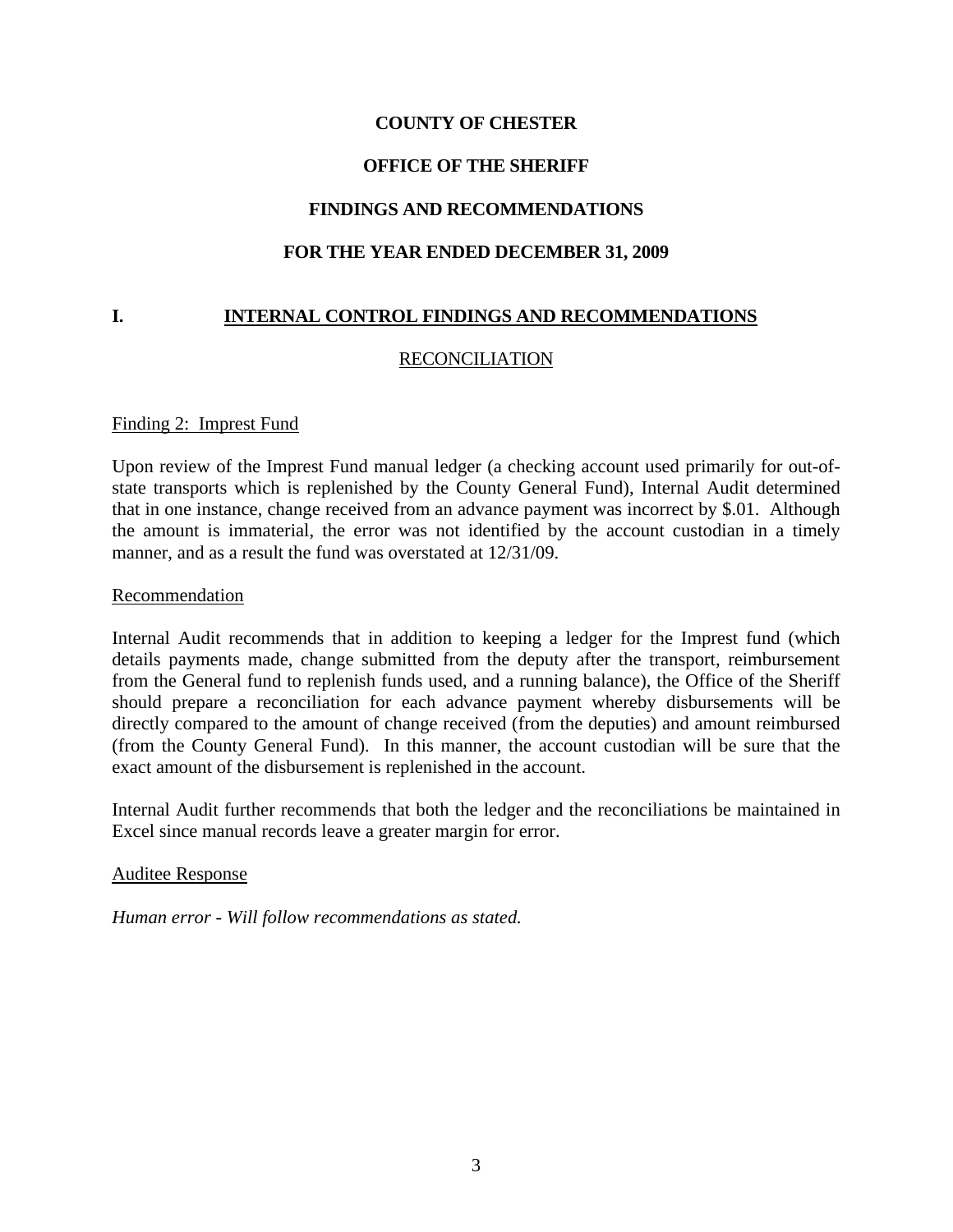## **OFFICE OF THE SHERIFF**

## **FINDINGS AND RECOMMENDATIONS**

## **FOR THE YEAR ENDED DECEMBER 31, 2009**

## **I. INTERNAL CONTROL FINDINGS AND RECOMMENDATIONS**

## RECORDING / RECORDKEEPING

#### Finding 1: Cash Receipts

Upon entering a check payment into the CourtView system, the clerk erroneously entered the check number in the "date" field. The date was not recognized in the system, and as a result the receipt amount was not included in the Receipt Account Listing report totals for the year. The Escrow Receipt total per the Account Balance Listing report however was properly stated.

#### Recommendation

Internal Audit suggests that the system be modified to disallow manual entry into the date field in the future. If this is not permissible, Internal Audit would like to remind the staff of the importance of accurate data entry and that they should exercise greater care when recording information for payment receipts.

#### Auditee Response

*Human error - Operators asked to be mindful of what is being entered. Will request DCIS to install a safeguard to prevent this from happening again.* 

#### Finding 2: Manual Receipts

Manual receipts records for the last 6 months of 2009 were reviewed and tested. (Records for January – May 2009 were included in the 2008 audit.) Internal Audit identified two instances whereby the manual receipt number was not referenced on the Courtview computer receipt.

It should be noted that these results show considerable improvement from the previous year.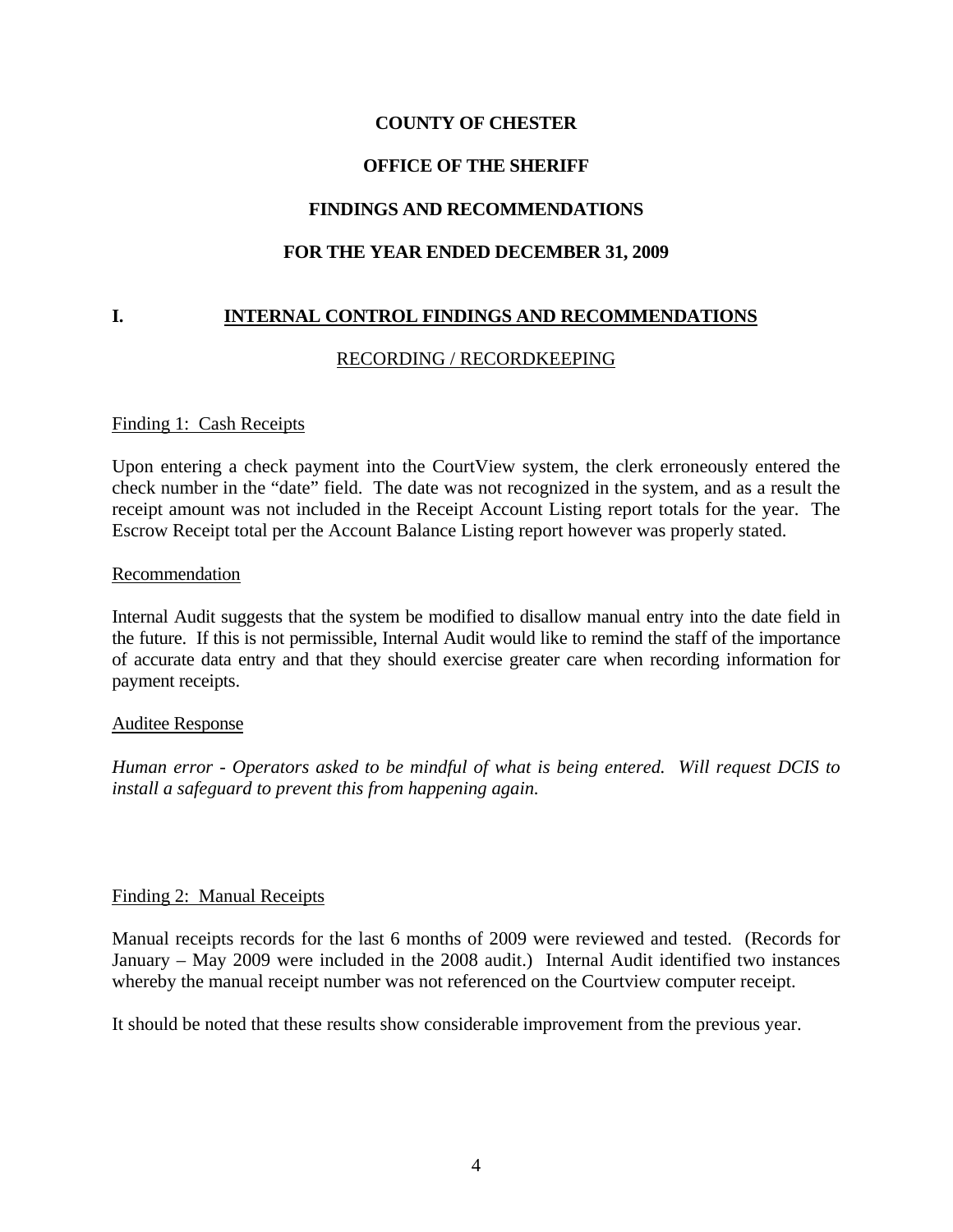# **OFFICE OF THE SHERIFF**

## **FINDINGS AND RECOMMENDATIONS**

## **FOR THE YEAR ENDED DECEMBER 31, 2009**

## **I. INTERNAL CONTROL FINDINGS AND RECOMMENDATIONS**

## RECORDING / RECORDKEEPING

## Finding 2: Manual Receipts (continued)

### Recommendation

Internal Audit would like to remind the Office of the Sheriff that all manual receipts should be referenced on the corresponding computer receipt.

#### Auditee Response

*Human error – Will ask those using manual receipts to be more careful in the future.* 

#### Finding 3: Weapons Inventory

A sample of 50 weapons currently held in custody by the Office of the Sheriff was selected for testing. The inventory control log (which details physical location and identification information) was verified to actual weapons held in safekeeping by the Office of the Sheriff.

Internal Audit determined (1) that 3 weapons were not physically located in the appropriate place detailed on the inventory control log and (2) that 2 items were not properly tagged to identify their corresponding case number.

#### Recommendation

Internal Audit recommends that the Office of the Sheriff pursue an electronic inventory system similar to the County's asset management system to catalog and maintain weapons held in custody by the department.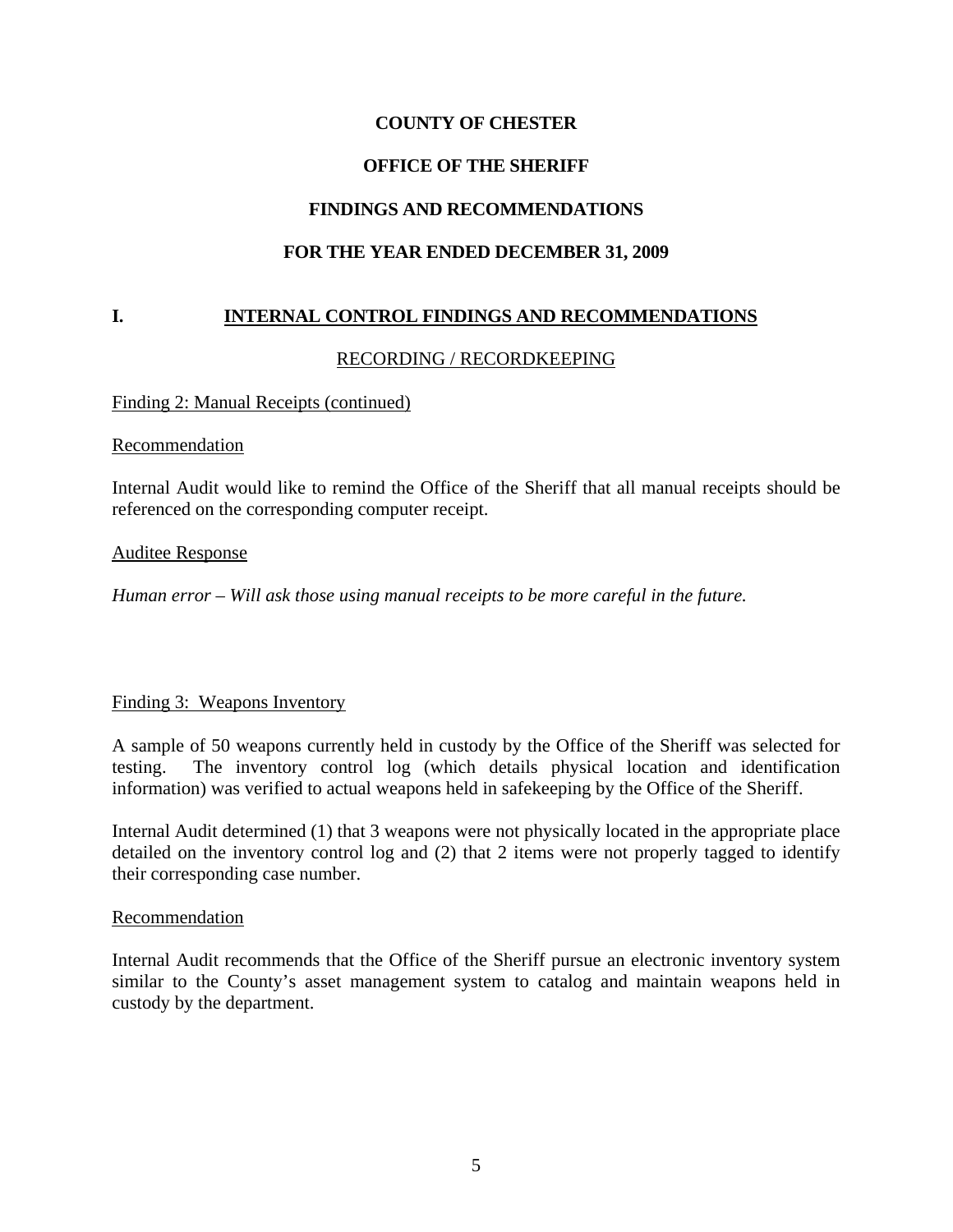# **OFFICE OF THE SHERIFF**

## **FINDINGS AND RECOMMENDATIONS**

## **FOR THE YEAR ENDED DECEMBER 31, 2009**

# **I. INTERNAL CONTROL FINDINGS AND RECOMMENDATIONS**

## RECORDING /RECORDKEEPING

#### Finding 3: Weapons Inventory (continued)

#### Auditee Response

*(1) One case – four slots Eq. 120, 121, 122, 124 numbers were put on side of paper; numbers are now put on same line as the weapons. All old records not updated, weapons are still able to be accounted for as we all found out.* 

*(2) An oversight on the Deputies part, matter has been addressed with co-workers.* 

#### Finding 4: Imprest Fund

One Imprest fund check disbursed in 2009 was issued out of sequence.

#### Recommendation

Internal Audit recommends that the account custodian exercise greater care to ensure that checks are used in order.

#### Auditee Response

*Oversight - 1st check of the year - did go back and use the skipped check.*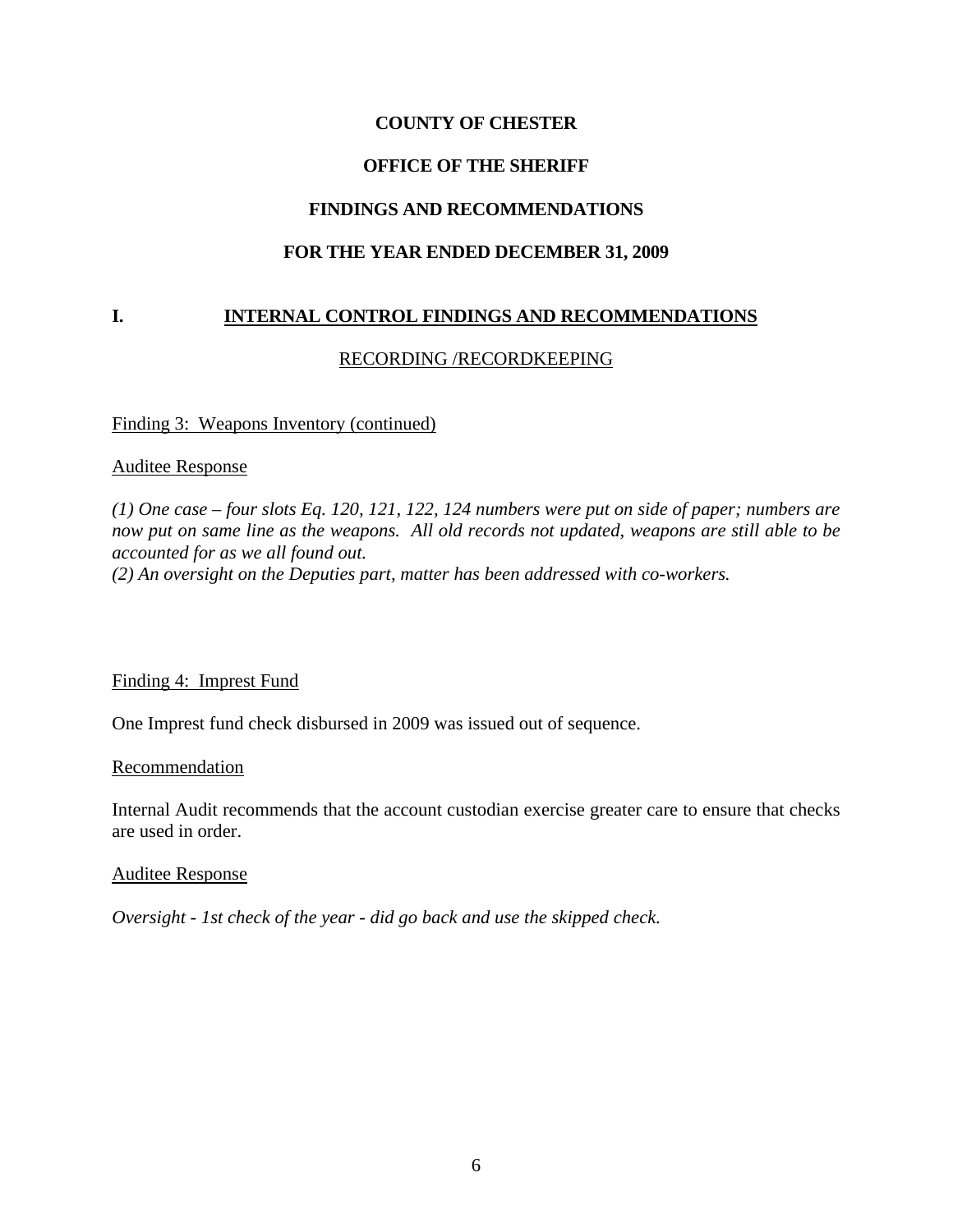# **OFFICE OF THE SHERIFF**

## **FINDINGS AND RECOMMENDATIONS**

## **FOR THE YEAR ENDED DECEMBER 31, 2009**

# **I. INTERNAL CONTROL FINDINGS AND RECOMMENDATIONS**

## AUTHORIZATION

## Finding 1: Imprest Fund

Two checks disbursed from the Imprest fund were issued without an authorizing signature and were cashed by the bank.

## Recommendation

Internal Audit recommends greater caution to ensure that checks are not mailed or distributed until they are properly reviewed and signed by an authorized party.

## Auditee Response

*Oversight - will be move careful to see that checks are signed before being released to appropriate party.* 

## **II. COMPLIANCE WITH POLICIES AND PROCEDURES**

#### Finding 1: Escheats

A check number listed on the 2009 Escheat report was incorrect. As a result, information provided the Commonwealth of PA is inaccurate with regard to this one "unclaimed" payment.

#### Recommendation

Internal Audit recommends that escheat reports be reviewed by an individual other than the preparer before being mailed or electronically transmitted. The *Sheriff* should contact the Department of the Treasury to inform them of the correction.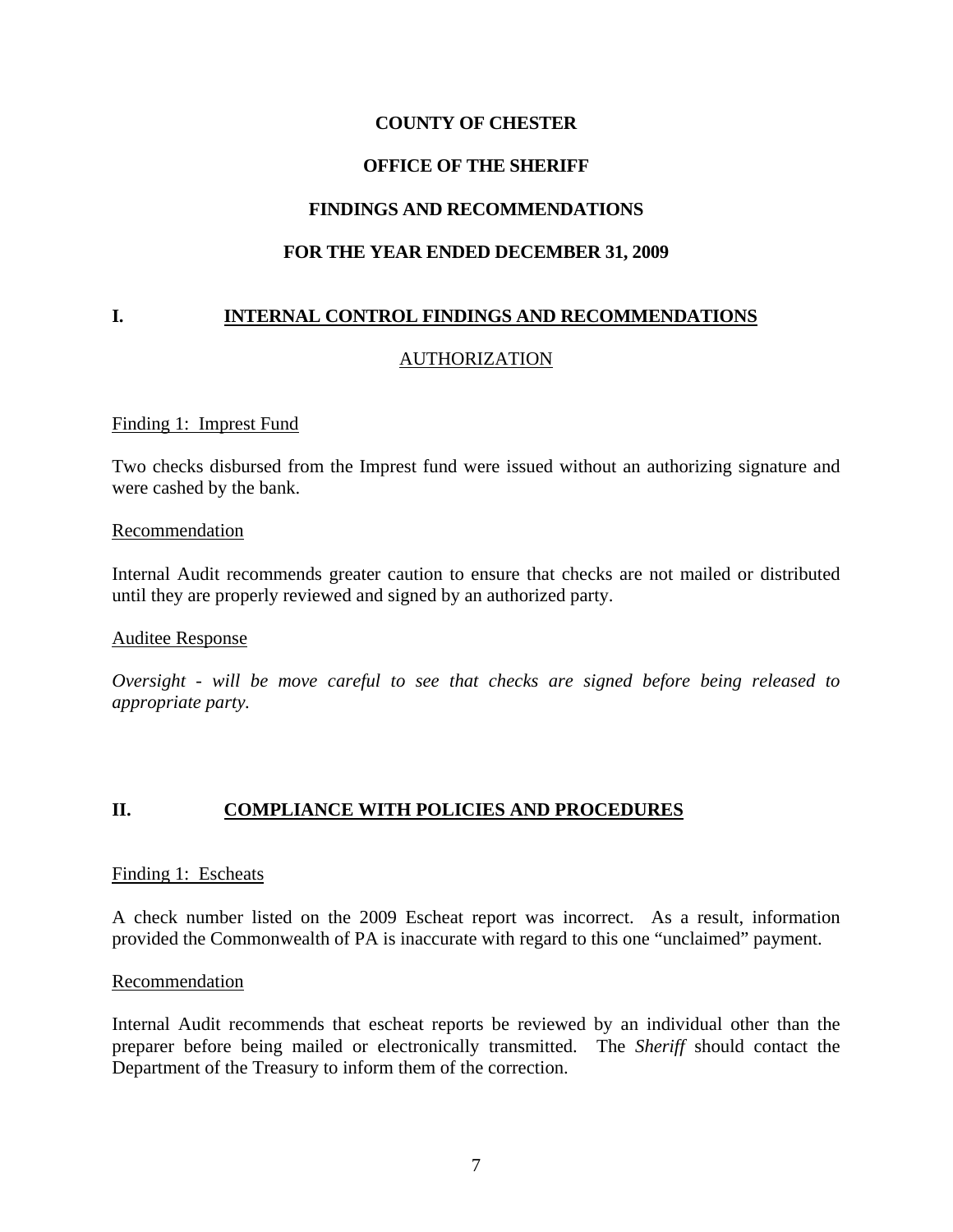## **OFFICE OF THE SHERIFF**

## **FINDINGS AND RECOMMENDATIONS**

## **FOR THE YEAR ENDED DECEMBER 31, 2009**

## **II. COMPLIANCE WITH POLICIES AND PROCEDURES**

## Finding 1: Escheats (continued)

## Auditee Response

 *Human Error – typo – this was an aggregate check (under \$50.00) so therefore it is not necessary to report it.* 

## Finding 2: Voided Transactions

Internal Audit noted the following:

- In 2 instances, a cancelled receipt was not properly marked "void".
- In 2 instances, a voided receipt was not referenced to a replacement receipt.
- In 1 instance, a voided receipt could not be located.
- In 9 instances, a voided check copy was not properly annotated with the void date, the reason for the void, or the replacement check number.

#### Recommendation

Internal Audit would like to remind the staff to be more cautious when canceling receipts and disbursements. Voided transactions should be clearly identified as such; documenting the reason for the void, the date voided, and the replacement receipt / check number, if applicable.

#### Auditee Response

*Human Oversight – these have been corrected - will be more careful in the future.*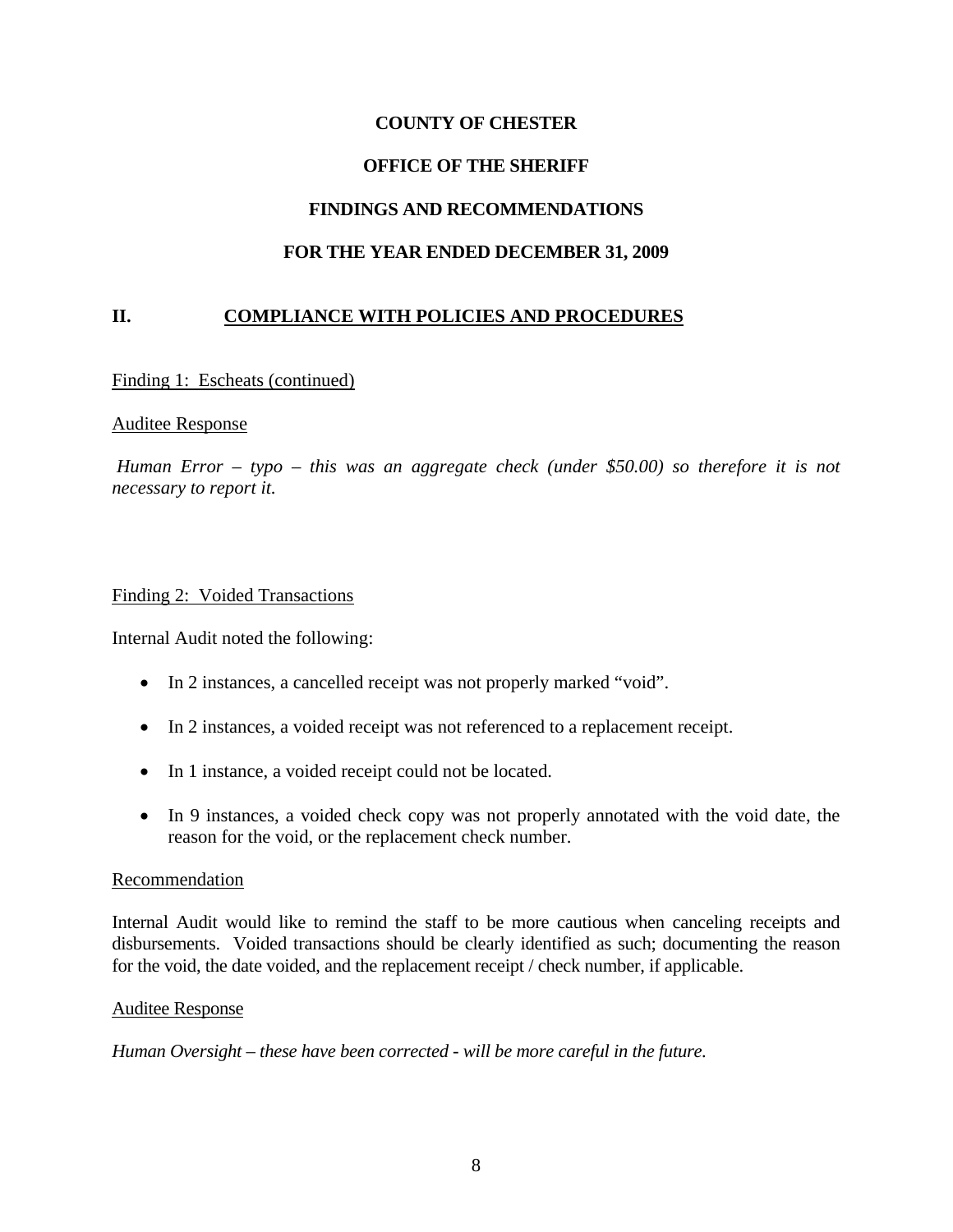# **OFFICE OF THE SHERIFF**

# **FINDINGS AND RECOMMENDATIONS**

## **FOR THE YEAR ENDED DECEMBER 31, 2009**

## **II. COMPLIANCE WITH POLICIES AND PROCEDURES**

## Finding 3: Credit Cards

Internal Audit selected 24 credit card payment vouchers to review for compliance with County policy. The vouchers were all dated after 8/3/09 which was the date of the 2008 audit closing meeting. It was during this meeting that Internal Audit made several recommendations related to the department's use of County issued credit cards. For 2009, the following procedural nonconformities were noted:

 In 2 instances, the Office of the Sheriff paid sales tax on purchases made with its credit card. The County is tax exempt.

In addition to these infractions, a few of the purchases did not appear to be the result of an "emergency" and could have been completed via the normal procurement process.

#### Recommendation

Internal Audit refers the Office of the Sheriff to the guidelines established by the County related to the use of credit cards. The Office should also remember to provide the County's tax exempt number for all purchases other than meals and lodging.

#### Auditee Response

*Human error - Those using credit cards will be reminded that the county is tax exempt and when purchasing something they must advise the vendor of this by supplying the tax exempt number.* 

#### Finding 4: Cash Disbursements

Internal Audit determined that the same check number was erroneously used twice. As a result, the second (correct) check number is missing from sequence on the check register.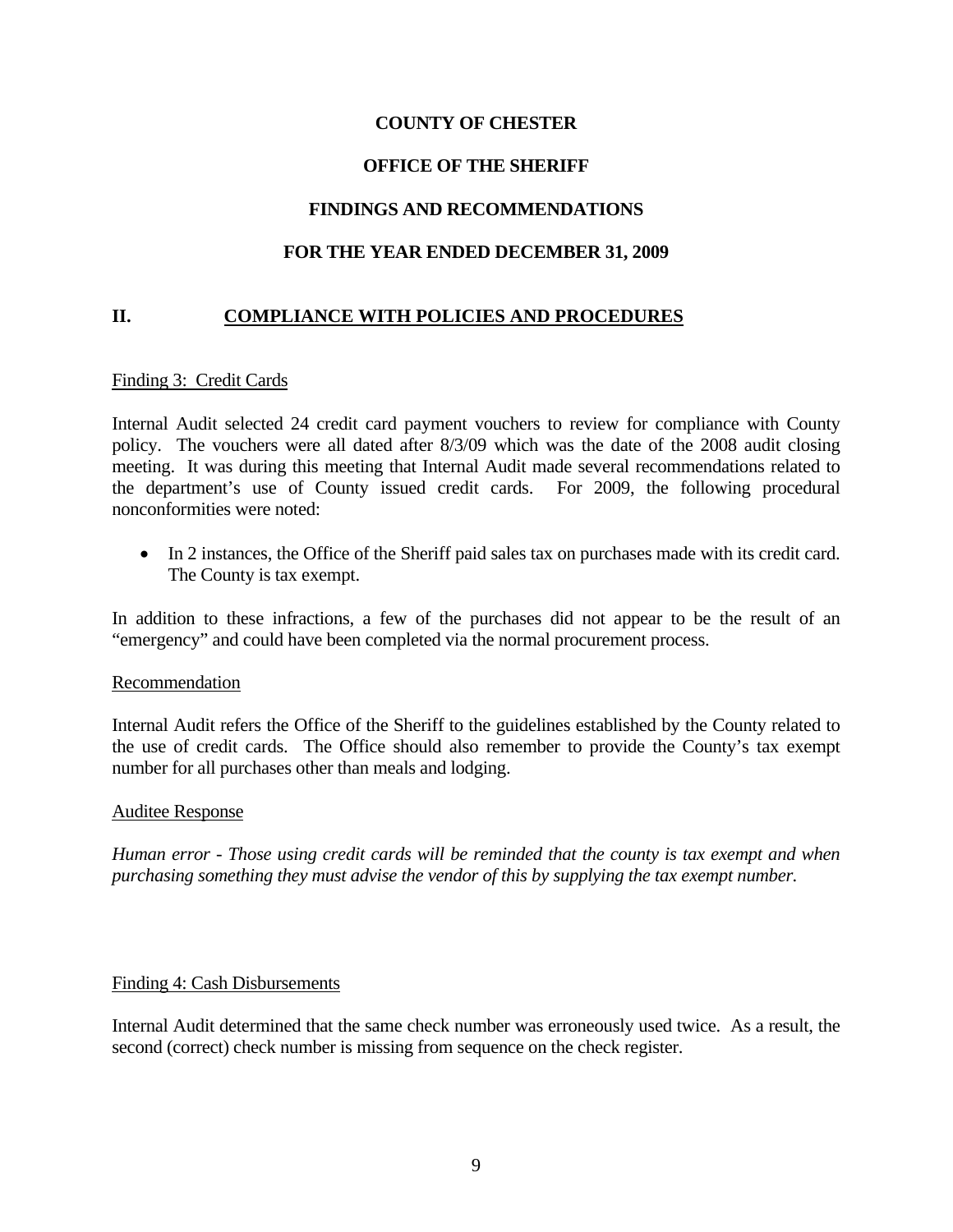# **OFFICE OF THE SHERIFF**

## **FINDINGS AND RECOMMENDATIONS**

## **FOR THE YEAR ENDED DECEMBER 31, 2009**

## **II. COMPLIANCE WITH POLICIES AND PROCEDURES**

## Finding 4: Cash Disbursements (continued)

In addition, one payout resulting from Real Estate Sheriff Sales was incorrect based on the transaction's expense sheet.

#### Recommendation

Internal Audit recommends that the bookkeeping staff be more careful when manually entering the next check number to be printed. The check number should be physically verified to the actual check form prior to input.

Internal Audit further recommends that all "Real Estate Sheriff Sale Expense Sheets" be compared against the physical check prior to signing to ensure that the disbursement is accurate.

#### Auditee Response

 *Check amount was correct. Human oversight- It was inadvertently forgotten to change the Real Estate Sheriff Sale Expense Sheet. Will try to be more careful in the future.*